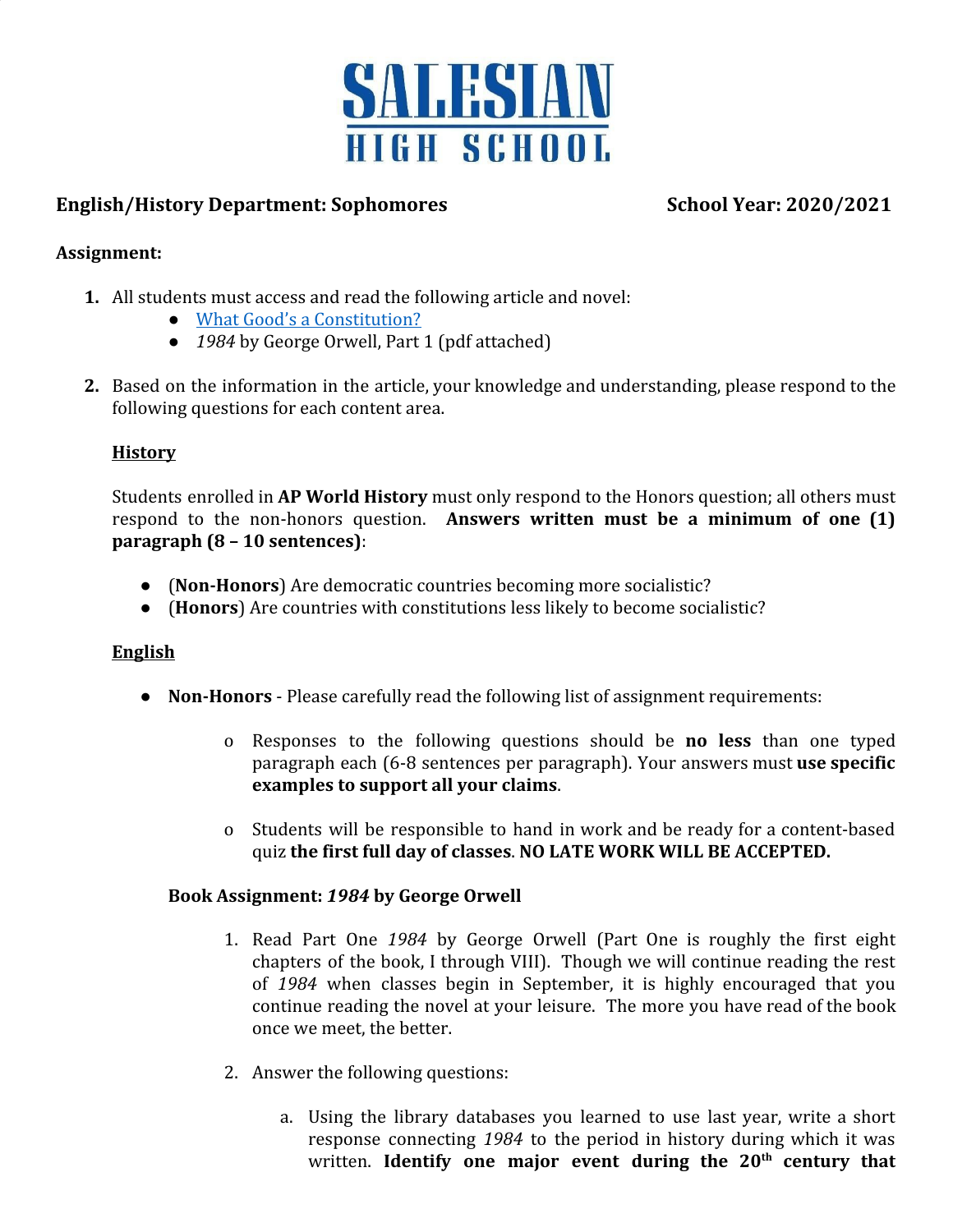**occurred before the book was published, and connect it to a scene or passage of Part One that appears to be influenced by that event.** Explain why Orwell may have been influenced by that historic event and presented it in his novel the way he did. **Do not simply list events and inventions of the century.**

- b. Based on your reading of Part One, infer what Orwell is possibly "predicting" for the future of our world. Which of Orwell's "predictions" have become a part of human history, not only in communist countries but in the free world?
- c. **\*ONLY NON-HONORS STUDENTS SHOULD COMPLETE THIS TOPIC\*:** Identify and explain three aspects of Oceania that characterize it as a Machiavellian society. Use your reading of *The Prince* for Global as a guide to what makes a Machiavellian society.
- **Honors**  Please carefully read the following list of assignment requirements:
	- o Responses to the following questions should be **no less** than one typed paragraph each (6-8 sentences per paragraph). Your answers must **use specific examples to support all your claims**.
	- o Students will be responsible to hand in work and be ready for a content-based quiz **the first full day of classes**. **NO LATE WORK WILL BE ACCEPTED.**

#### **Book Assignment:** *1984* **by George Orwell**

- **1.** Read Part One *1984* by George Orwell (Part One is roughly the first eight chapters of the book, I through VIII). Though we will continue reading the rest of *1984* when classes begin in September, it is highly encouraged that you continue reading the novel at your leisure. The more you have read of the book once we meet, the better.
- **2.** Answer the following questions:
	- **a.** Using the library databases you learned to use last year, write a short response connecting *1984* to the period in history during which it was written. **Identify one major event during the 20th century that occurred before the book was published, and connect it to a scene or passage of Part One that appears to be influenced by that event.** Explain why Orwell may have been influenced by that historic event and presented it in his novel the way he did. **Do not simply list events and inventions of the century.**
	- **b.** Based on your reading of Part One, infer what Orwell is possibly "predicting" for the future of our world. Which of Orwell's "predictions" have become a part of human history, not only in communist countries but in the free world?